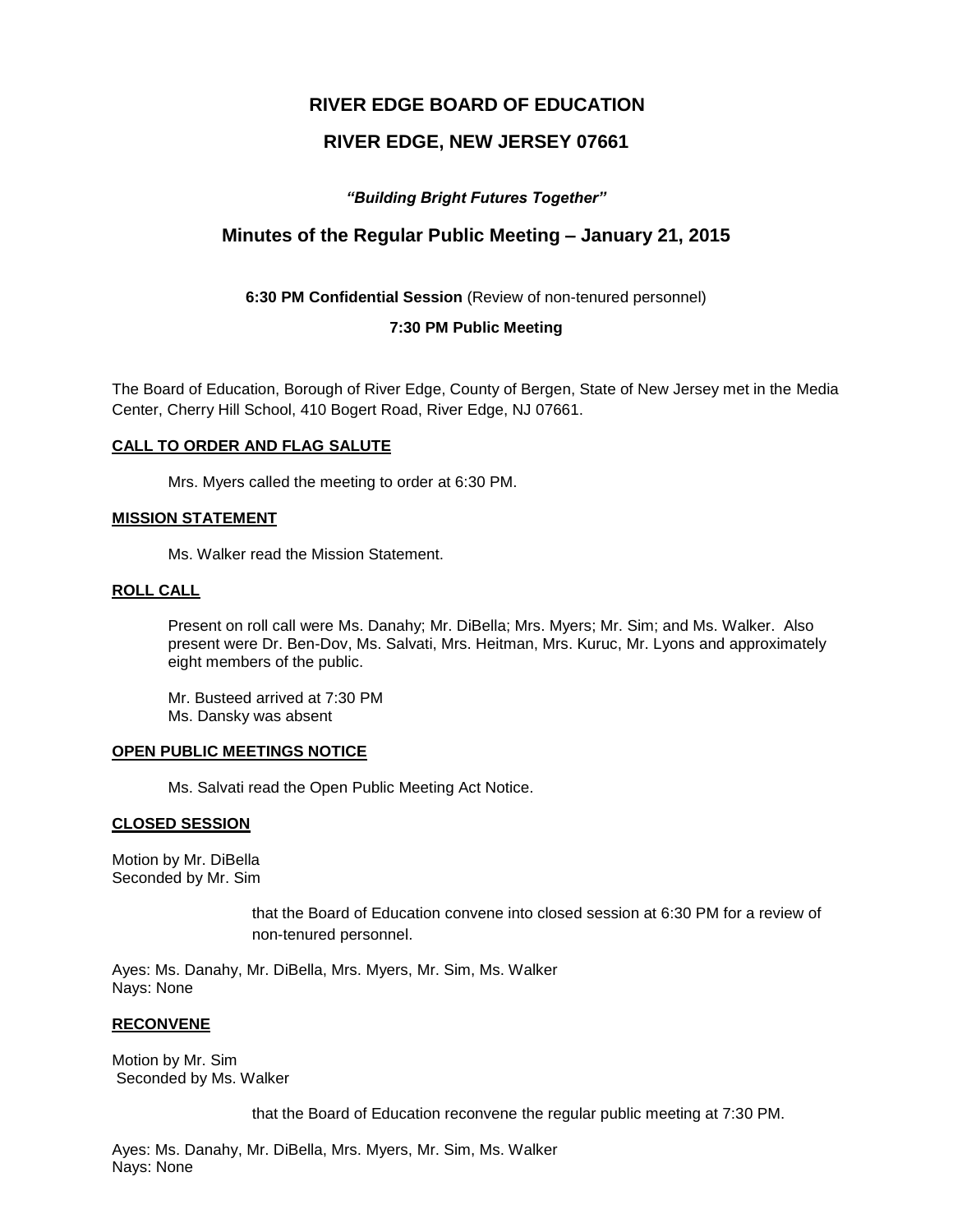### **SPECIAL/DISCUSSION ITEMS**

#### Public Comment on Agenda Items

Vito Acquafredda, River Edge Resident, asked the board members if they would consider nominating a liaison to attend the Mayor and Council Meetings.

Budget Development - 2015-2016

Budget Overview- Dr. Tova Ben-Dov and Patricia Salvati Capital Projects – John Lyons Building Bridges Program-Rosemary Kuruc Technology – Denise Heitman

Dr. Ben-Dov and Ms. Salvati spoke about the budget development process and the financial predictions of the 2015-2016 school budget. Mr. Lyons spoke about the list of Capital Projects he is recommending. Ms. Kuruc spoke about Special Education and the needs of the Building Bridges Program, and Ms. Heitman spoke about the technology needs of the district. All questions were answered by the administrators.

#### Re-organization of Committees

Mrs. Myers spoke to the Board about the 2014-2015 Board Committee Assignments. She gave the board the option of keeping the committees with eight committees and three members, as in the past, or having three committees with two members and the Board President on each committee. The board discussed the options and agreed to the three committees.

#### **REPORTS**

### **SUPERINTENDENT**

- Re-registration is down to the last family that needs to bring in their affidavit. They will bring it in by the end of this week.
- Support work continues with PARCC for teachers. January  $28<sup>th</sup>$  will be a half day Professional Development Day for teachers that will include PARCC Professional Development. Infrastructure trial will start next week.
- The Ninth Annual Young Artists Exhibition will be held from January  $27<sup>th</sup>$  to February 14<sup>th</sup>. Dr. Ben-Dov said it's a rich and inspiring event and she invited everyone to attend.
- The Mayor's Book Club, to promote literacy for first graders, in River Edge, will start on Monday, February 2<sup>nd</sup>.
- Cat in the Hat will come and visit Roosevelt School on Tuesday, February  $4<sup>th</sup>$ .
- Kelly Wendrychowicz,  $1<sup>st</sup>$  Cherry Hill School teacher, proposed the idea of having a "Soup"er-bowl fundraiser where all students and faculty donate one can of soup during the week of the Super bowl and give it to those in need.
- The River Edge Korean Parent Network (REKPN) met and encouraged parents to communicate with the community in every possible way.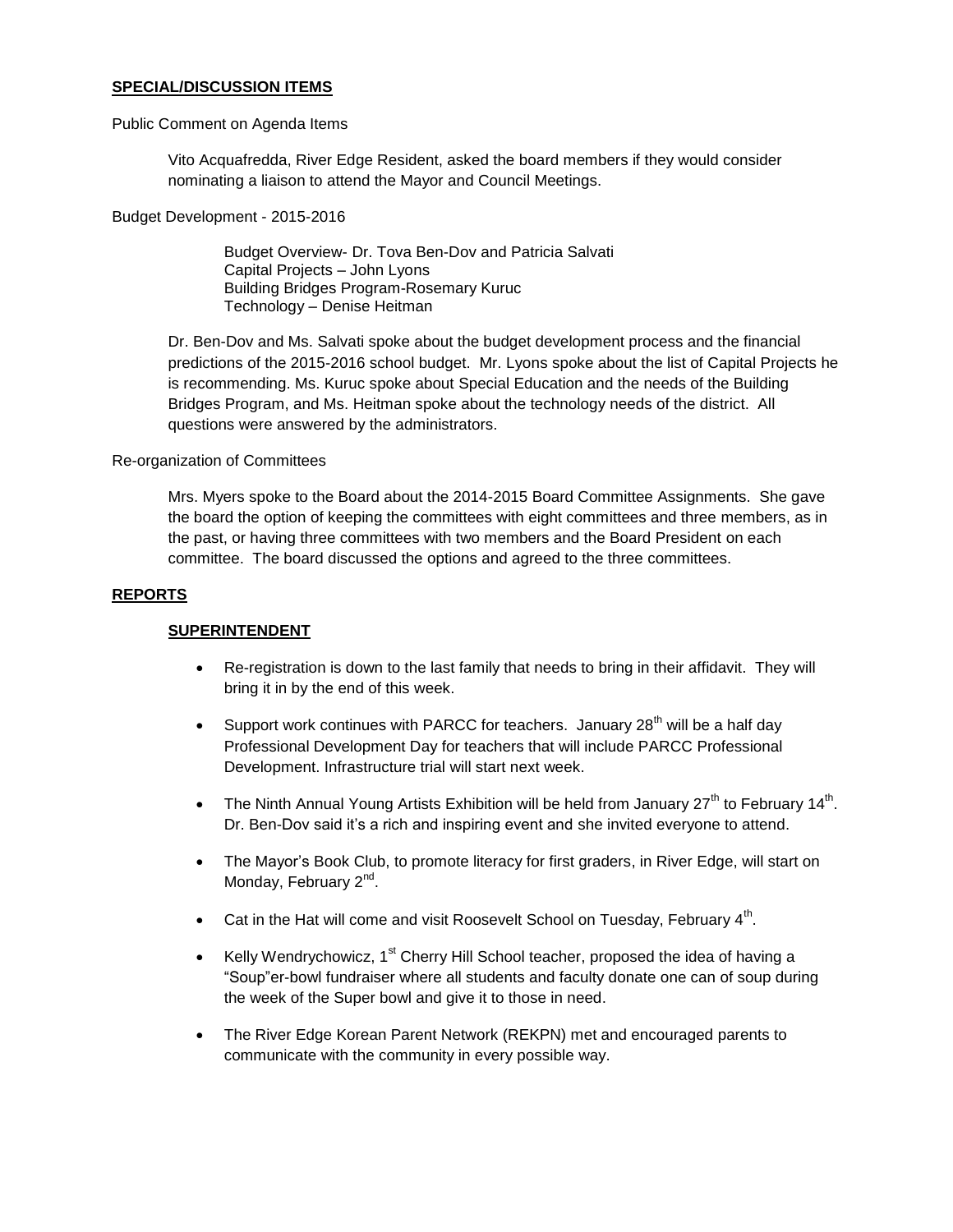## **PRINCIPAL**

Mrs. Heitman reported on the following:

- Mr. Dan Guttman visited Roosevelt School on Friday, January 16<sup>th</sup>.
- The Roosevelt  $5<sup>th</sup>$  and  $6<sup>th</sup>$  Grade Geography Bee was today. The results are not in yet. Cherry Hill will have their Geography Bee on January  $30<sup>th</sup>$ .
- Kindergarten Registration was held on Tuesday, January 13<sup>th</sup> and Thursday, January  $15<sup>th</sup>$ .
- Cherry Hill Talent Show is scheduled for this Friday, January  $23^{\text{rd}}$ , at the River Dell Middle School.
- **International Day will be on Thursday, February**  $5<sup>th</sup>$  **in Cherry Hill School. We will be** featuring five countries.
- Firefighter Phil will visit Cherry Hill School on Wednesday, February 11<sup>th</sup> to teach the children about fire safety.
- $\bullet$  6<sup>th</sup> Grade Parent Orientation at River Dell Middle School was re-scheduled for Wednesday, February  $4^{\text{th}}$ .

# **BOARD SECRETARY**

- On tonight's agenda there is a motion to approve the Special Education Medicaid Initiative (SEMI) Waiver.
- Ethics and Financial Disclosure forms are now available online. Board members should have received an email with instructions for completing them.

# **PRESIDENT**

Mrs. Myers reported on the following:

 Mrs. Myers asked the board if they wanted to discuss Mr. Acquafredda's request tonight regarding nominating a board member to become a liaison for the Mayor and Council Meetings. A discussion was held regarding the matter.

# **COMMITTEES**

Committees had nothing to report at this meeting.

# **MOTIONS TO BE ACTED UPON**

Motion by Mr. Busteed Seconded by Mr. DiBella

> 1. That the Board of Education approve the Minutes and Confidential Minutes of November 12, 2014.

Ayes: Mr. Busteed, Mr. DiBella, Mrs. Myers, Mr. Sim, Ms. Walker Nays: None Abstained: Ms. Danahy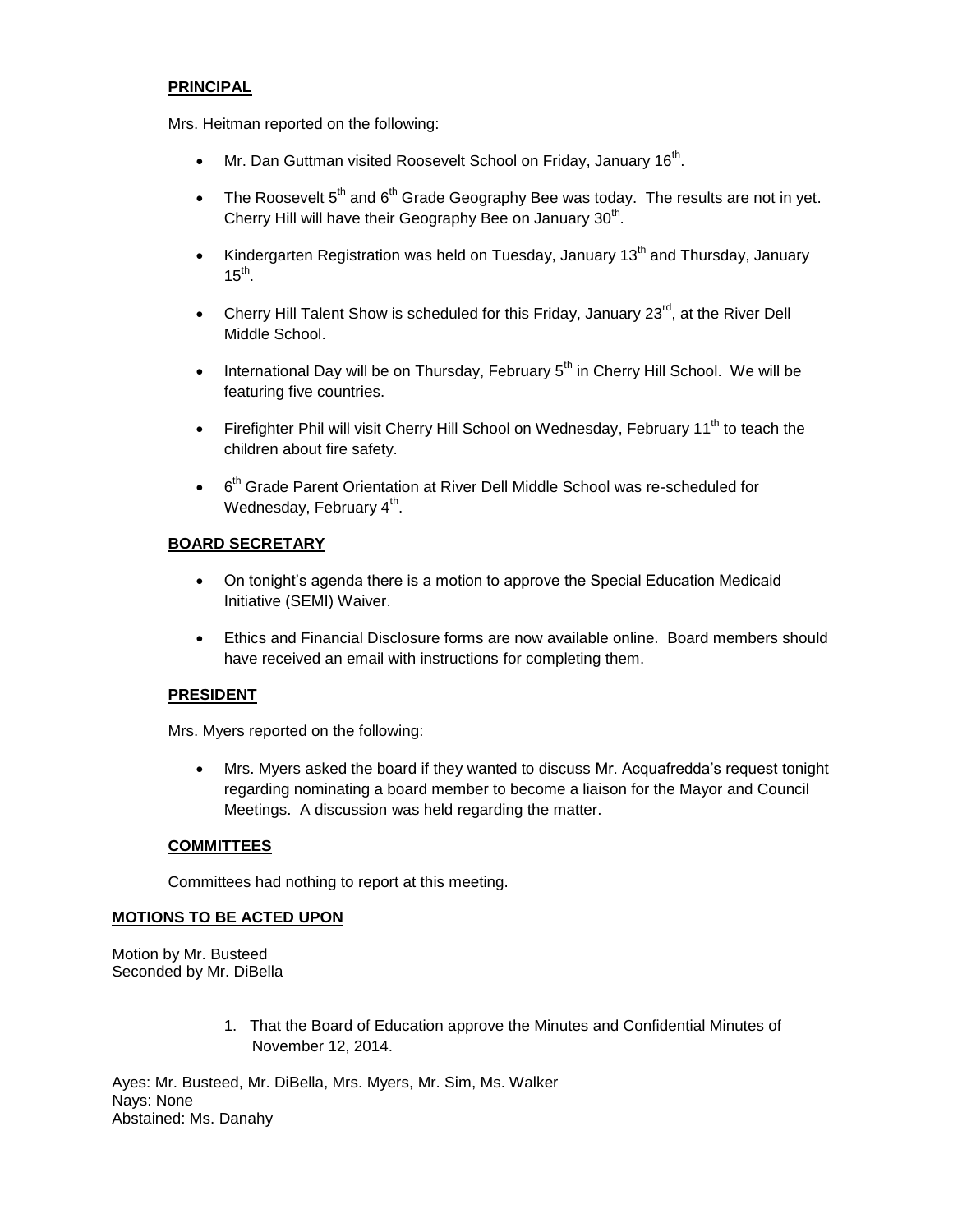Motion by Mr. DiBella Seconded by Mr. Sim

> 2. That the Board of Education approve the Minutes and Confidential Minutes of November 19, 2014.

Ayes: Mr. Busteed, Mr. DiBella, Mrs. Myers, Mr. Sim, Ms. Walker Nays: None Abstained: Ms. Danahy

Motion by Mr. Sim Seconded by Ms. Walker

> 3. That the Board of Education approve the Minutes and Confidential Minutes of December 3, 2014.

Ayes: Mr. Busteed, Mr. DiBella, Mrs. Myers, Mr. Sim, Ms. Walker Nays: None Abstained: Ms. Danahy

Motion by Ms. Walker Seconded by Ms. Danahy

> 4. That the Board of Education approve the Minutes and Confidential Minutes of December 17, 2014.

Ayes: Mr. Busteed, Mr. DiBella, Mrs. Myers, Mr. Sim, Ms. Walker Nays: None Abstained: Ms. Danahy

Motion by Ms. Danahy Seconded by Mr. Busteed

- 5. That the Board of Education approve the staff development and travel as per the schedules for January 2015 including relevant mileage reimbursement. (Addendum)
- 6. That the Board of Education approve the River Edge Elementary School Calendar for the 2015-2016 school year. (Addendum)
- 7**. WHEREAS**, NJAC 6A:23A-5.3 provides that a school district may request a waiver of compliance with respect to the district's participation in the Special Education Medicaid Initiative (SEMI) Program for the 2015-16, and

**WHEREAS,** the River Edge Board of Education desires to apply for this waiver due to the fact that it projects having fewer than 40 Medicaid eligible classified students.

 **NOW THEREFORE BE IT RESOLVED**, that the River Edge Board Of Education hereby authorized the Chief School Administrator to submit to the Executive County Superintendent of Schools in the County of Bergen an appropriate waiver of the requirements of NJAC 6A23A-5.3 for the 2015-2016 school year.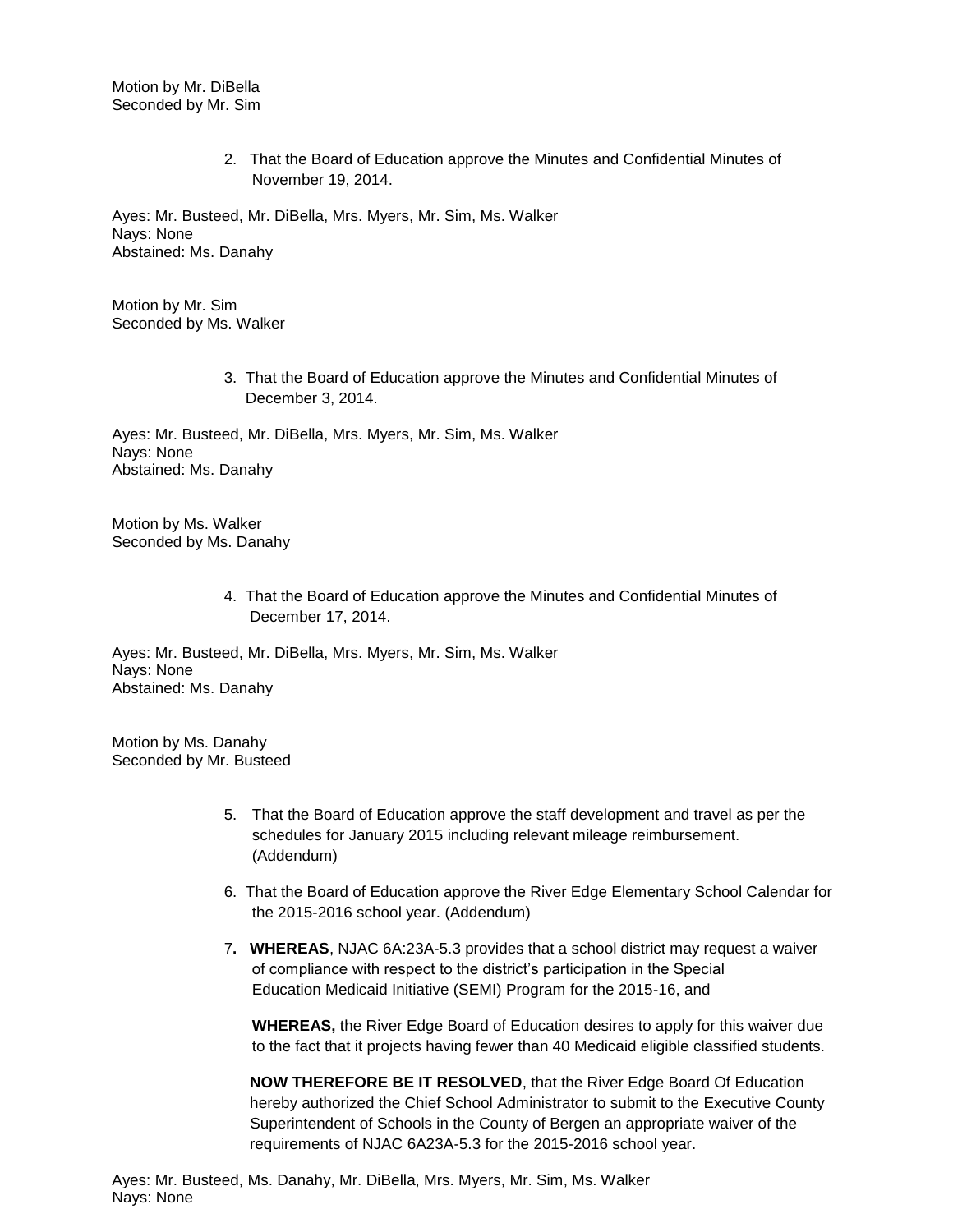### **CURRICULUM/EDUCATION** - None

### **BUILDINGS & GROUNDS** - None

### **FINANCE/GRANTS/GIFTS**

Motion by Mr. Busteed Seconded by Mr. DiBella

> 1. That the Board of Education approve the bills & claims dated January 2015 totaling \$483,890.37 including checks #36967 through #37063. Payrolls dated December 15, 2014 and December 23, 2014, totaling \$1,086,046.44 issued therefore, a copy of such warrants list be attached as part of these minutes. (Addendum)

Ayes: Mr. Busteed, Ms. Danahy, Mr. DiBella, Mrs. Myers, Mr. Sim Nays: None Abstained: Ms. Walker

Motion by Mr. DiBella Seconded by Mr. Sim

- 2. That the Board of Education approve the Budget Transfers for the school year 2014-2015 as of November 30, 2014. (Addendum)
- 3. That the River Edge Board of Education approve the Secretary's and Treasurer's Reports for the period ending November 30, 2014.

Further, we certify that as of November 30, 2014 after review of the secretary's monthly financial report (appropriations section) and upon consultation with the appropriate district officials, to the best of our knowledge no major account or fund has been overexpended in violation of N.J.A.C. 6A:23-2.11 and that sufficient funds are available to meet the districts financial obligation for the remainder of the fiscal year. (Addendum)

- 4. That the Board of Education accept the list of donations in memory of Erika Steinbauer for the Building Bridges Program in the amount of \$25.00. (List is on file in the Board Office)
- 5. That the Board of Education approve the Capital Project Bill List totaling \$95,400.00 issued therefore, and a copy of such warrant list be attached as part of these minutes.

|                    |                | January 21,<br>2015 |          |
|--------------------|----------------|---------------------|----------|
| Service            | Vendor         | Amount              | PO#      |
| <b>CHS</b><br>Roof | Laumar Roofing | \$95,400.00         | 15000414 |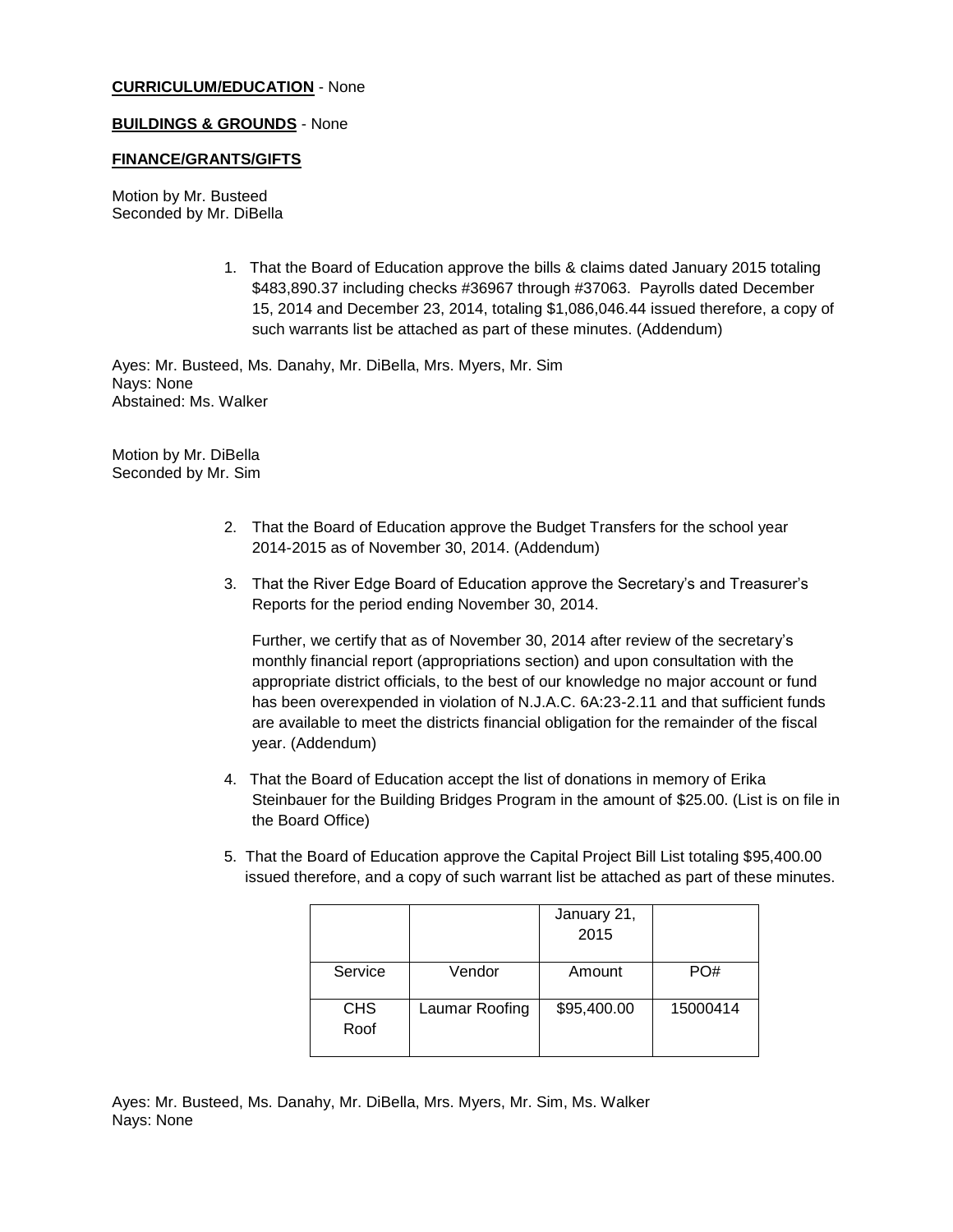### **PERSONNEL**

Motion by Mr. Sim Seconded by Ms. Walker

- 1. That the Board of Education, with the recommendation of the Superintendent approve Jennifer Novegrod, Cherry Hill School Lunch Aide, (2) hours per day, five (5) per week, from on or about February 2, 2015 through June 30, 2015.
- 2. That the Board of Education, with the recommendation of the Superintendent approve the following as Substitute Teachers for the 2014-2015 School Year.

Melissa Ceppaglia Benjamin Ciccarelli Alexandra Gleason Gregory Kupchak Jennifer Novegrod Joanna Pedalino Ryan Schmid

3. That the Board of Education approve the following individuals for movement on the step guide effective February 1, 2015 based on educational credentials.

| Noy Sapir    | from |  | BA to BA+15 |
|--------------|------|--|-------------|
| Nevin Werner | from |  | BA to BA+15 |

- 4. That the Board of Education, with the recommendation of the Superintendent approve Deborah Falla, from part time Aide to full time ABA Aide, starting January 22, 2015, Step E.
- 5. That the Board of Education, with the recommendation of the Superintendent approve Emi Yamaski, Long Term Substitute for ESL, to be paid based on Step 1-2 of the salary guide.
- 6. That the Board of Education, with the recommendation of the Superintendent approve Debbie Michels, Instructional Technology Coach, starting on or about February 9, 2015, BA+15, Step 6.
- 7. BE IT RESOLVED that the River Edge Board of Education (hereinafter referred to as the "Board") appoints Patricia Salvati as the School Business Administrator/Board Secretary for the River Edge School District for the period beginning on or about July 1, 2014 and ending on June 30, 2015.

BE IT FURTHER RESOLVED that this Employment Agreement has been submitted to and approved by the Executive County Superintendent, according to standards adopted by the Commissioner of Education, pursuant to N.J.S.A. 18A:7-8(j).

BE IT FURTHER RESOLVED that the Board approves the Employment Agreement with Patricia Salvati for the position of School Business Administrator/Board Secretary for the foregoing period of appointment, which Employment Agreement is attached to this Resolution and made a part hereof.

BE IT FURTHER RESOLVED that the Board hereby authorizes the Board President and the Superintendent to execute, on behalf of the Board, the Employment Agreement by and between the Board and Patricia Salvati.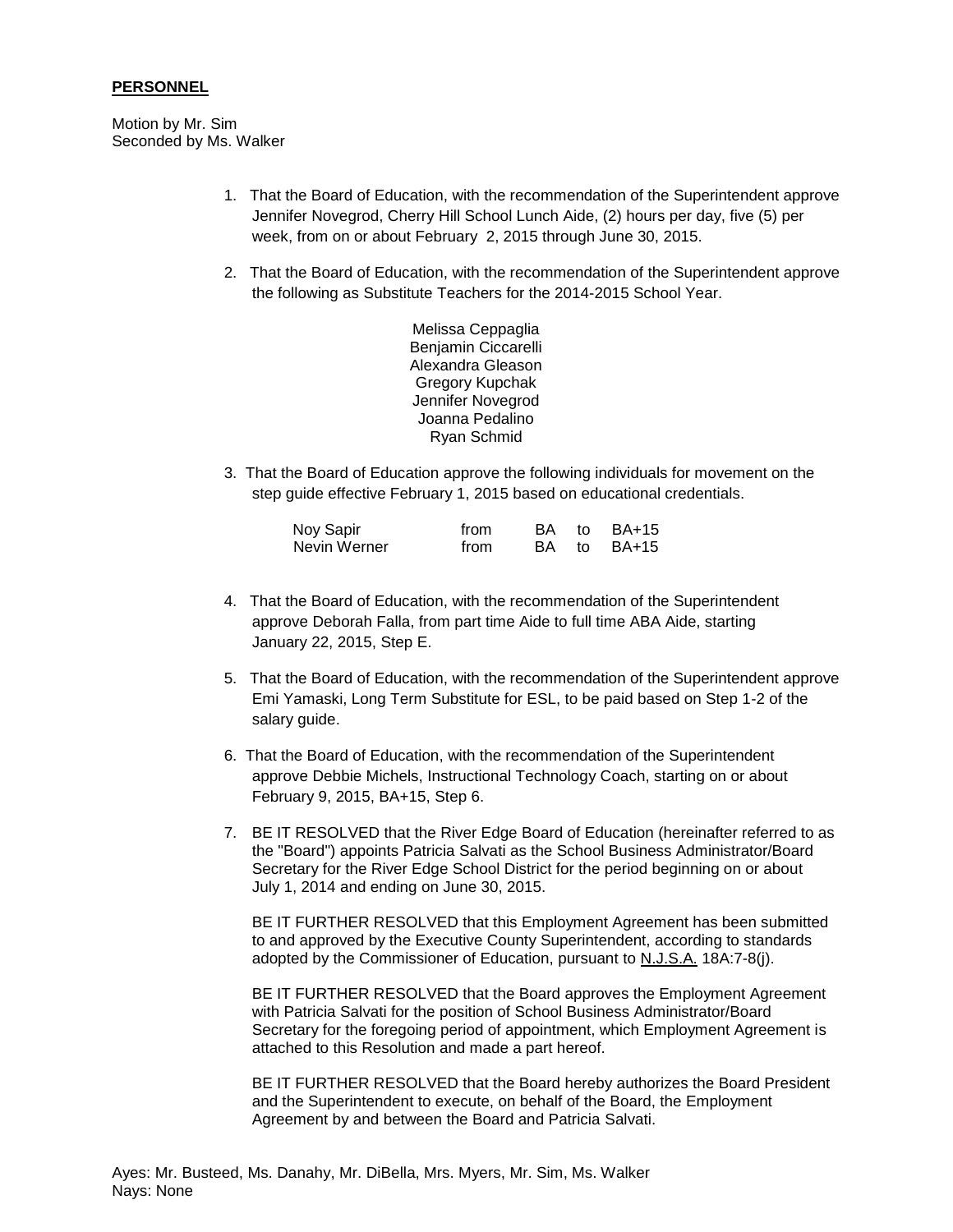#### **RIVER EDGE SPECIAL EDUCATION** - None

#### **REGION V ADMINISTRATION & TRANSPORTATION**

Motion by Ms. Walker Seconded by Ms. Danahy

- 1. That the Board of Education approve the bills & claims dated January 2015 totaling \$717,910.00 including checks #63578 through #63722.
- 2. That the Board of Education approve the following Quote Contract for Alpha Care.

| l Route # | Transporter              | Per Diem                        |  |
|-----------|--------------------------|---------------------------------|--|
| Q198      | Ridgefield Memorial H.S. | $\frac{1}{2}$ \$165.00 (w/aide) |  |

3.That the Board of Education approve the following Renewal Contract for Alpha Care.

| Route # | Transporter              | l Per Diem |
|---------|--------------------------|------------|
| 1955    | Sheppard H.S. Morristown | \$138.24   |

4. That the Board of Education approve the following Renewal Contract for St. Jude Transportation.

| Route # | Transporter | Per Diem                           |
|---------|-------------|------------------------------------|
| 2121    |             | Phoenix Center   \$248.00 (w/aide) |

5. That the Board of Education approve the following Renewal Contract for S&D Transportation.

| Route # | Transporter                          | <b>Per Diem</b> |
|---------|--------------------------------------|-----------------|
| 1853    | Chapel Hill                          | \$153.94        |
| 1975    | Washington South   \$120.97 (w/aide) |                 |

6. That the Board of Education approve the following Renewal Contract for Destiny 23.

| Route # | Transporter            | <b>Per Diem</b>   |
|---------|------------------------|-------------------|
| 2030    | <b>Reyerson School</b> | \$189.55 (w/aide) |
| 2033    | South Bergen Lodi      | \$122.54 (w/aide) |
| 2071    | New Alliance Academy   | \$132.20          |

7. That the Board of Education approve the following Renewal Contract for Pro Trans Transportation.

| Route # | <b>Transporter</b> | <b>Per Diem</b> |
|---------|--------------------|-----------------|
| 2072    | South Bergen/Lodi  | \$122.03        |
| 2074    | YCS/Ft. Lee        | \$132.20        |

8. That the Board of Education approve the following Renewal Contract for Radient Transportation.

| <b>Route</b> # | Transporter                                   | Per Diem |
|----------------|-----------------------------------------------|----------|
| 2031           | Stepping Stone/Westbridge   \$197.62 (w/aide) |          |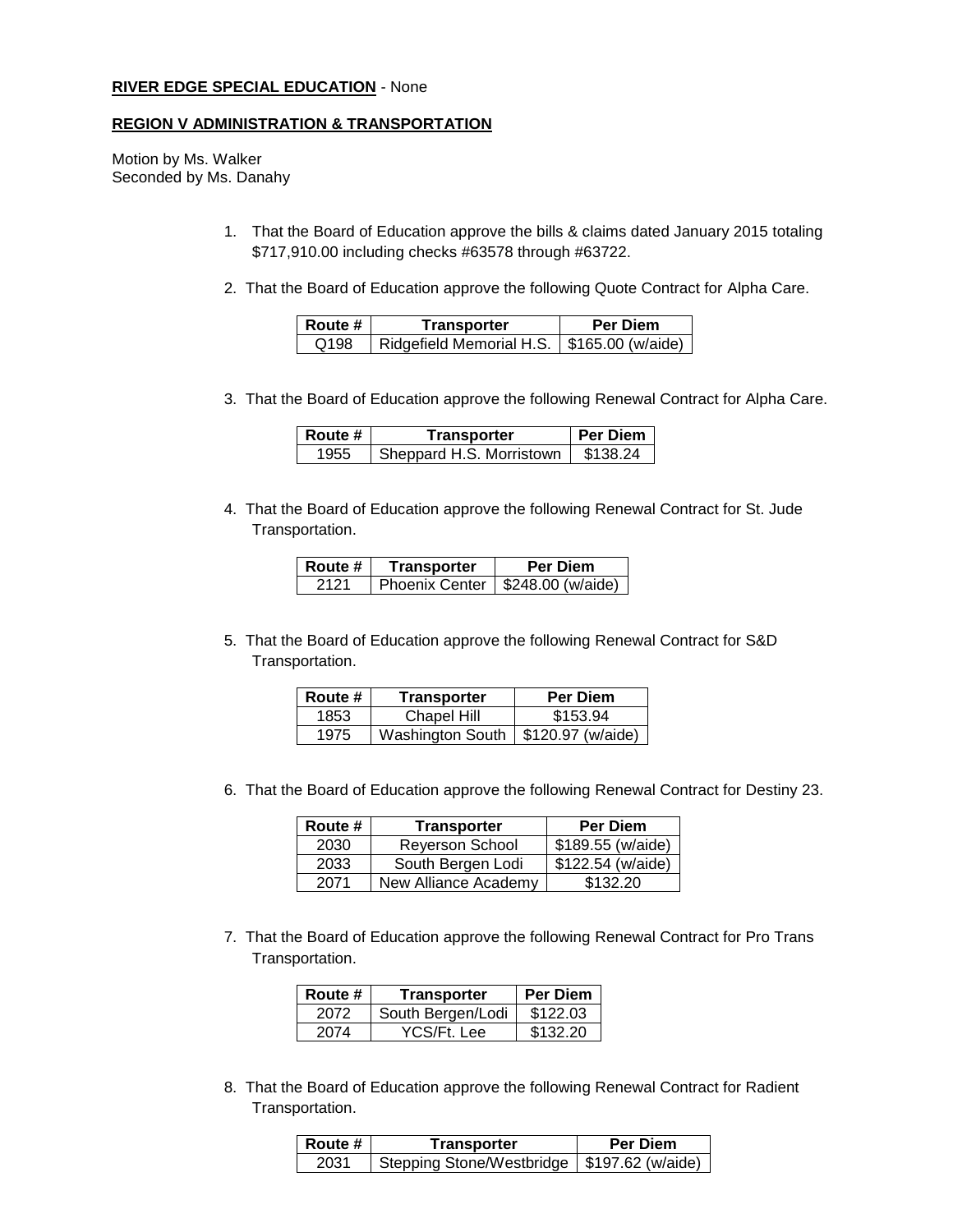9. That the Board of Education approve the following Quote Contract for Mayor Transportation.

| Route #          | Transporter                       | <b>Per Diem</b> |
|------------------|-----------------------------------|-----------------|
| O <sub>182</sub> | Camp Sunshine   \$160.00 (w/aide) |                 |

10. That the Board of Education approve the following Quote Contract for Radient Transportation.

| Route # | Transporter        | Per Diem          |
|---------|--------------------|-------------------|
| Q194    | Sawtelle/Montclair | \$165.00 (w/aide) |

11. That the Board of Education approve the following Quote Contract for Mayor Transportation.

| <b>Route</b> # | Transporter               | <b>Per Diem</b> |
|----------------|---------------------------|-----------------|
| Q196           | West Bergen Mental Health | \$175.00        |

12. That the Board of Education approve the following Quote Contract for Destiny 23.

| Route #          | Transporter               | Per Diem |
|------------------|---------------------------|----------|
| Q <sub>195</sub> | <b>Chancellor Academy</b> | \$119.00 |

13. That the Board of Education approve the following Quote Contract for Destiny 23.

| Route # | Transporter                         | Per Diem |
|---------|-------------------------------------|----------|
| Q197    | TCI High School   \$169.00 (w/aide) |          |

14. That the Board of Education approve the following Quote Contract for Destiny 23.

| <b>Route</b> # | Transporter                                    | <b>Per Diem</b> |
|----------------|------------------------------------------------|-----------------|
| Q186           | Washington South/Montesano   \$119.00 (w/aide) |                 |

15. That the Board of Education approve the following Quote Contract for EZ Ride Transportation.

|      | Route #   Transporter   Per Diem |         |
|------|----------------------------------|---------|
| Q183 | Gateway                          | \$84.00 |

16. That the Board of Education approve the following Bid Contract for Destiny 23.

| l Route # | Transporter           | <b>Per Diem</b>   |
|-----------|-----------------------|-------------------|
| 2051      | New Bridges/Ridgewood | \$149.00 (w/aide) |

17. That the Board of Education approve the 2014-2015 Jointure Transportation Agreement between Region II (Host) and Region V (Joiner).